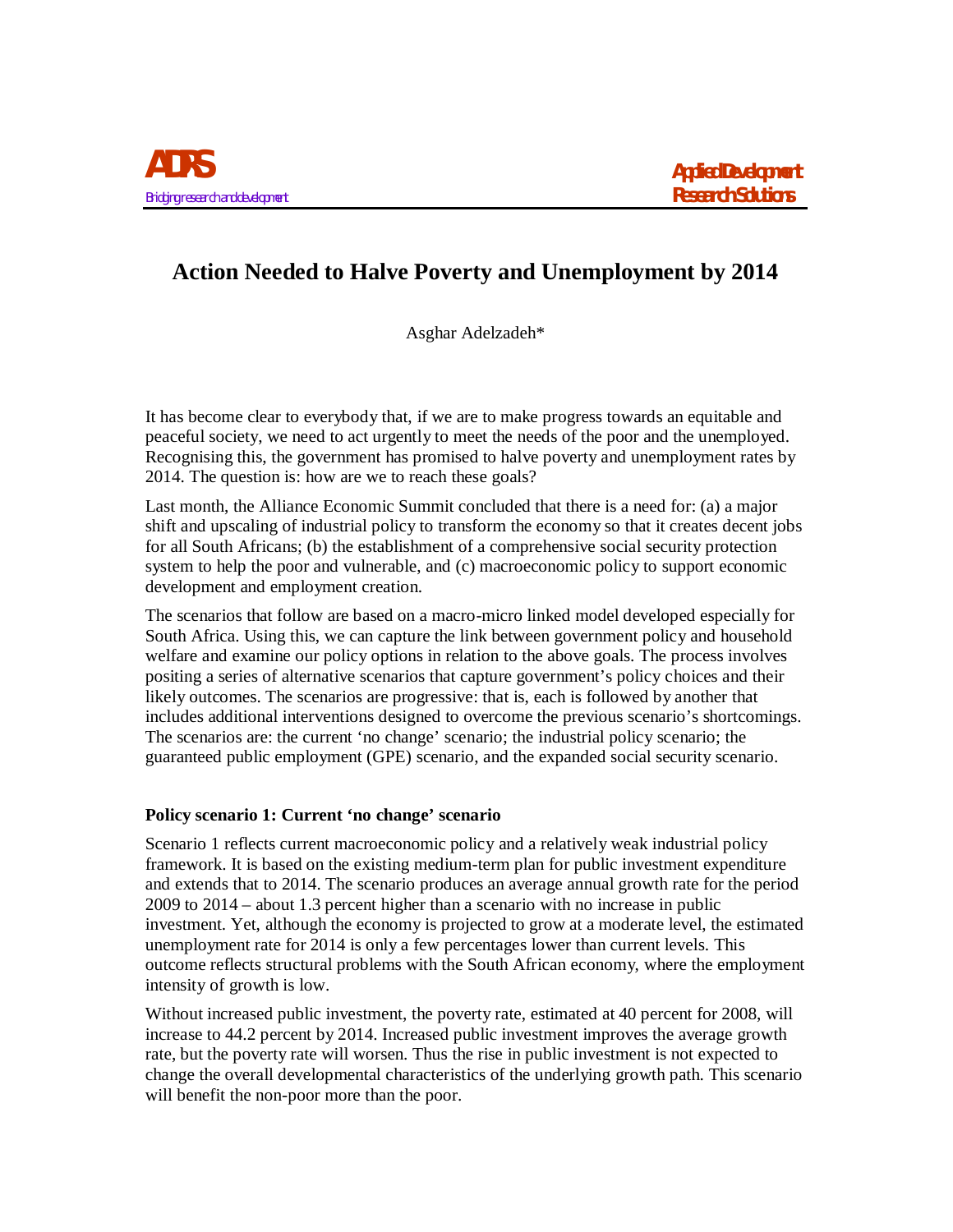## **Policy scenario 2: Industrial policy scenario**

If Scenario 1 fails to halve unemployment and poverty rates, will an industrial policy that targets employment creation help? That is, what will happen if the rise in public investment is coupled with a set of industrial policy measures that successfully double the sector-specific employment elasticity of growth in the next six years? How will this impact poverty and inequality? How will the macroeconomic balance be affected?

The average annual growth rate generated under Scenario 2 will be slightly higher than for the previous scenario. The increased employment intensity of growth will gradually bring about modest changes in the distribution of economic output. Consequently, relative to Scenario 1, the GDP share of wages and salaries will be higher by 2 percent. This engenders changes in the components of aggregate demand, leading to changes in sector outputs and aggregate supply.

As expected, the gradual increase in the employment intensity of growth means Scenario 2 will generate higher levels of employment than Scenario 1; by 2014, the estimated unemployment rate will drop by almost 5 percent. However, the projected unemployment rate will still be much higher than the target, and the total number of unemployed is estimated at 4.3 million.

The increased job-creation potential of the economy also widens the income channels linking economic growth and poverty. This contributes to a decline in income inequality and produces pro-poor results. Moreover, it produces trade, fiscal, financial and real indicators that satisfy basic sustainability criteria.

Despite relatively better developmental outcomes, the results show that even measures to double the employment intensity of growth will be insufficient to halve unemployment and poverty by 2014.

If industrial policy that targets employment creation helps address poverty and inequality to some measure, what will result if the current public works programme is significantly expanded?

## **Policy scenario 3: Guaranteed public employment (GPE)**

Scenario 3 examines the feasibility and impact of implementing a large part time GPE programme to combat unemployment and poverty. The model simulations show that adding GPE raises the average annual growth rate of the previous scenario.

These results reflect two key yet inter-related dynamics. GPE programmes help raise the income of millions of families, exerting positive pressure on demand as a whole. At the same time, greater employment and more people producing increases the supply of goods and services on the market.

The simulation results show that, by 2014, GPE will add the equivalent of full-time employment for 1.5 million people, with knock-on effects that increase employment in the private sector as well. The model estimates that the unemployment rate will drop to 14.2 percent.

This scenario also demonstrates a significant impact on poverty and inequality. Scenario 3 is pro-poor, since the underlying growth paths benefit the poor more than the non-poor.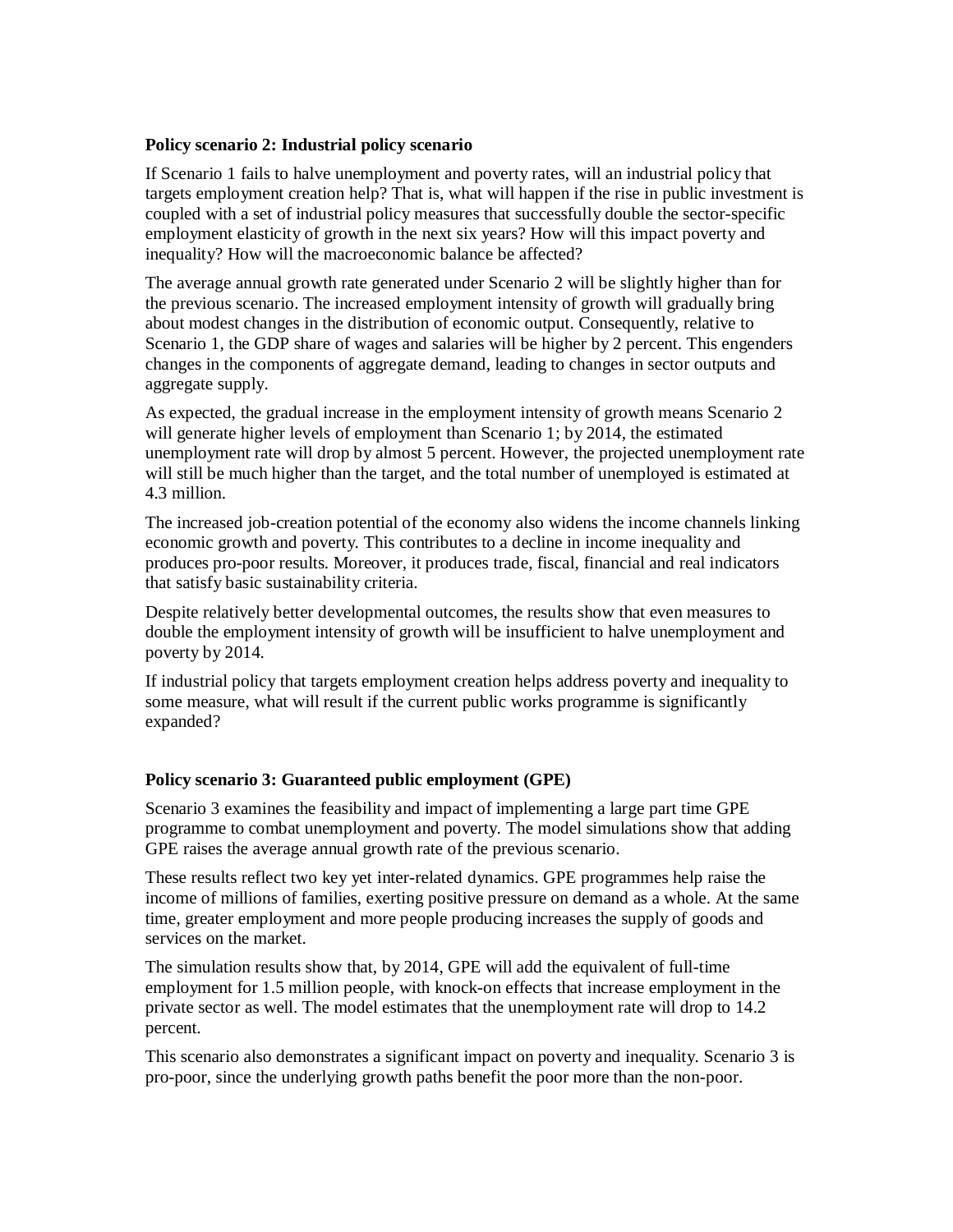How then will the South African economy react to and absorb an expanded guaranteed public employment programme?

A programme that targets 3 million unemployed is expected to reduce the dependency of many families on social security. Consequently, relative to Scenario 2, the total number of persons eligible for social grants is expected to decline by 1.1 million, which translates into a R5.6 billion saving in the social security budget. Scenario 3 is also expected to generate R12.4 billion more tax revenue than Scenario 2.

Therefore, a combination of government saving on the social security budget and the rise in tax revenue reduces the net cost of the GPE to an equivalent of 0.7 percent of the estimated nominal GDP for the same year. When taking into account the positive impacts on growth, employment, poverty and distribution, the inclusion of a GPE programme in the public investment and employment policy scenario will not threaten the country's fiscal position negatively. At the same time, the trade deficit relative to GDP will be manageable and the average annual inflation rate will only be slightly higher than for Scenarios 2.

Overall, Scenario 3, which combines public investment, industrial policy and public employment, successfully halves the unemployment rate. However, although the poverty rate drops 11 percent lower than for Scenario 2, it falls short of the government target for 2014.

#### **Policy scenario 4: Expanded social security scenario**

Given the links between social welfare programmes and reductions in poverty and inequality, how can the social security system help halve the poverty rate by 2014?

Currently, the child support grant programme covers children from poor families aged up to 14. Moreover, the social security programme does not include financial support for those providing care to children living in poor households.

Scenario 4 explores the implications of expanding the coverage of the current social protection system. The scenario extends the child support grant to poor children up to 18 years old. It also introduces a new caregiver grant programme, providing financial support to those who care for recipients of social grants, limited to one grant per eligible family.

Scenario 4 helps increase the average income of poor families, reduces overall income inequality and helps reach the target for the poverty rate by 2014. At the same time, relative to Scenario 3, even though average real GDP growth remains the same, changes in the sector composition of output help further reduce the unemployment rate. At the same time, the scenario results for fiscal, financial, trade, and real indicators satisfy the basic sustainability criteria.

#### **Conclusion**

The scenarios underscore the importance of the government's role in the economy's future path. The growth path depends on a strategy and policy framework that guides government with respect of how, to what extent and for what purpose it uses the policy tools at its disposal. As shown, increased public investment can raise the average growth rate of the economy, but the outcome will not be automatically pro-poor. Although the economy is capable of producing sustainable pro-poor outcomes, additional policy interventions are needed to complement public investment and form a complete set of integrated policies for